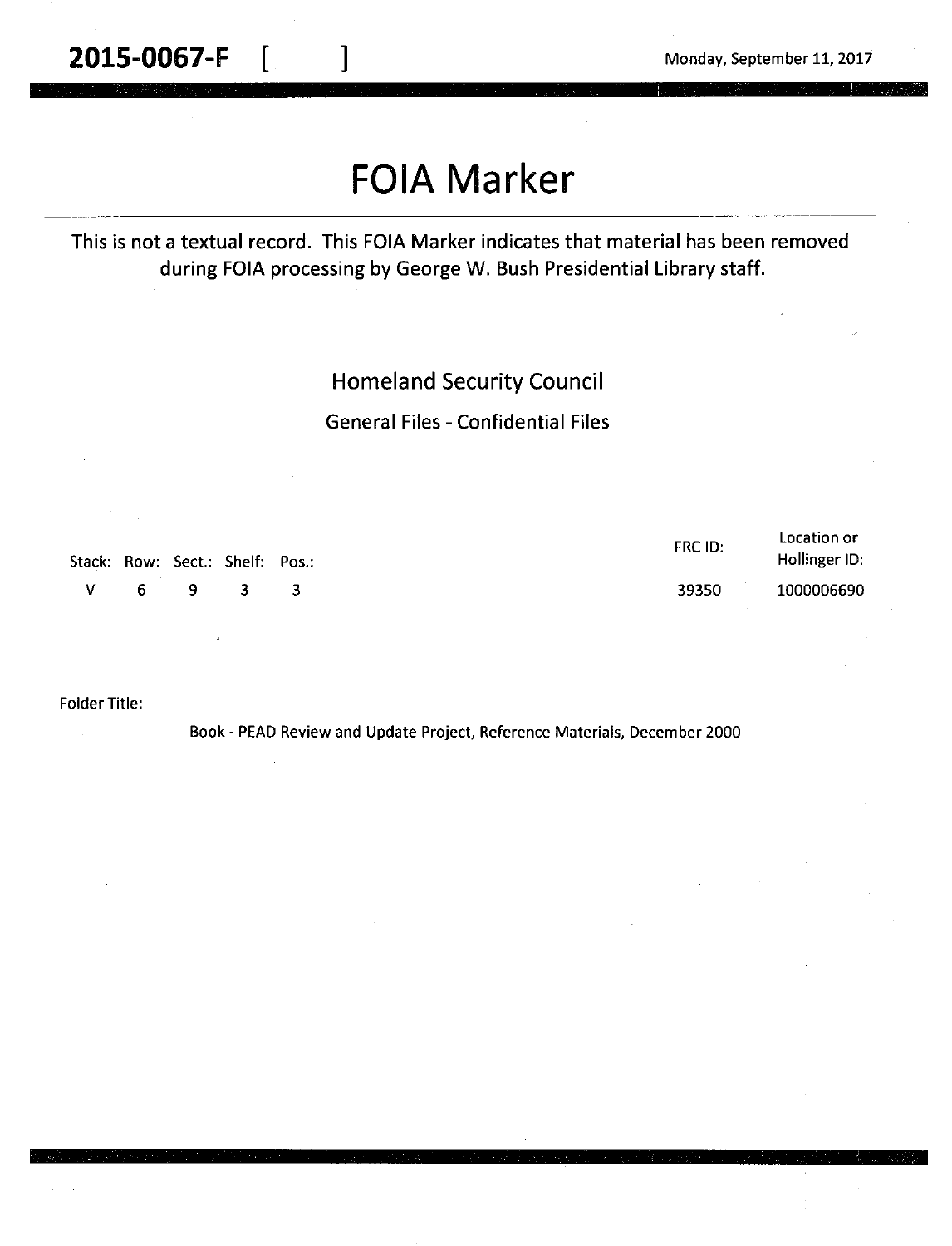Withdrawn/Redacted Material The George W. Bush Library

| DOCUMENT FORM<br>NO. |        | <b>SUBJECT/TITLE</b>       | <b>PAGES</b> | <b>DATE</b> | <b>RESTRICTION(S)</b> |
|----------------------|--------|----------------------------|--------------|-------------|-----------------------|
| 001                  | Report | <b>Reference Materials</b> | 85           | 12/2000     | PS:                   |
|                      |        |                            |              |             |                       |

### Homeland Security Council SERIES: General Files - Confidential Files FOLDER TITLE: Book - PEAD Review and Update Project, Reference Materials, December 2000

FRCID:

COLLECTION TITLE:

39350

#### RESTRICTION CODES

Pl National Security Classified Information ((a)(l) of the PRAJ

Presidential Records Act - 144 U.S.C. 2204(a)]

- P2 Relating to the appointment to Federal office ((a)(2) of the PRA)
- P3 Release would violate a Federal statute  $[(a)(3)$  of the PRA]
- P4 Release would disclose trade secrets or confidential commercial or financial information  $[(a)(4)$  of the PRA]
- PS Release would disclose confidential advice between the President and his advisors, or between such advisors [a)(S) of the PRA)

P6 Release would constitute a clearly unwarranted invasion of personal privacy ((a)(6) of the PRA]

PRM. Personal record misfile defined in accordance with 44 U.S.C. 2201(3).

#### Deed of Gift Restrictions

- A. Closed by Executive Order 13S26 governing access to national security information.
- B. Closed by statute or by the agency which originated the document.

C. Closed in accordance with restrictions contained in donor's deed of gift.

Freedom of Information Act - [5 U.S.C. 552(b)]

- b(I) National security classified information ((b)(I) of the FOIA)
- b(2) Release would disclose internal personnel rules and practices of an agency  $[(b)(2)$  of the FOIA]
- b(3) Release would violate a Federal statute ((b)(3) of the FOIA)
- b(4) Release would disclose trade secrets or confidential or financial information  $[(b)(4)$  of the FOIA]
- b(6) Release would constitute a clearly unwarranted invasion of personal privacy [(b)(6) of the FOIA]
- b(7) Release would disclose information compiled for law enforcement purposes ](b)(7) of the FOIAI
- b(8) Release would disclose information concerning the regulation of financial institutions ((b)(S) of the FOIAJ
- b(9) Release would disclose geological or geophysical information concerning wells ((b)(9) of the FOIA)

Records Not Subject to FOIA

Court Sealed~ The document is withbeld under a court seal and is not subject to the Freedom of Information Act.

Page 1 of 1 *This document was prepared on Monday, September 11, 2017*